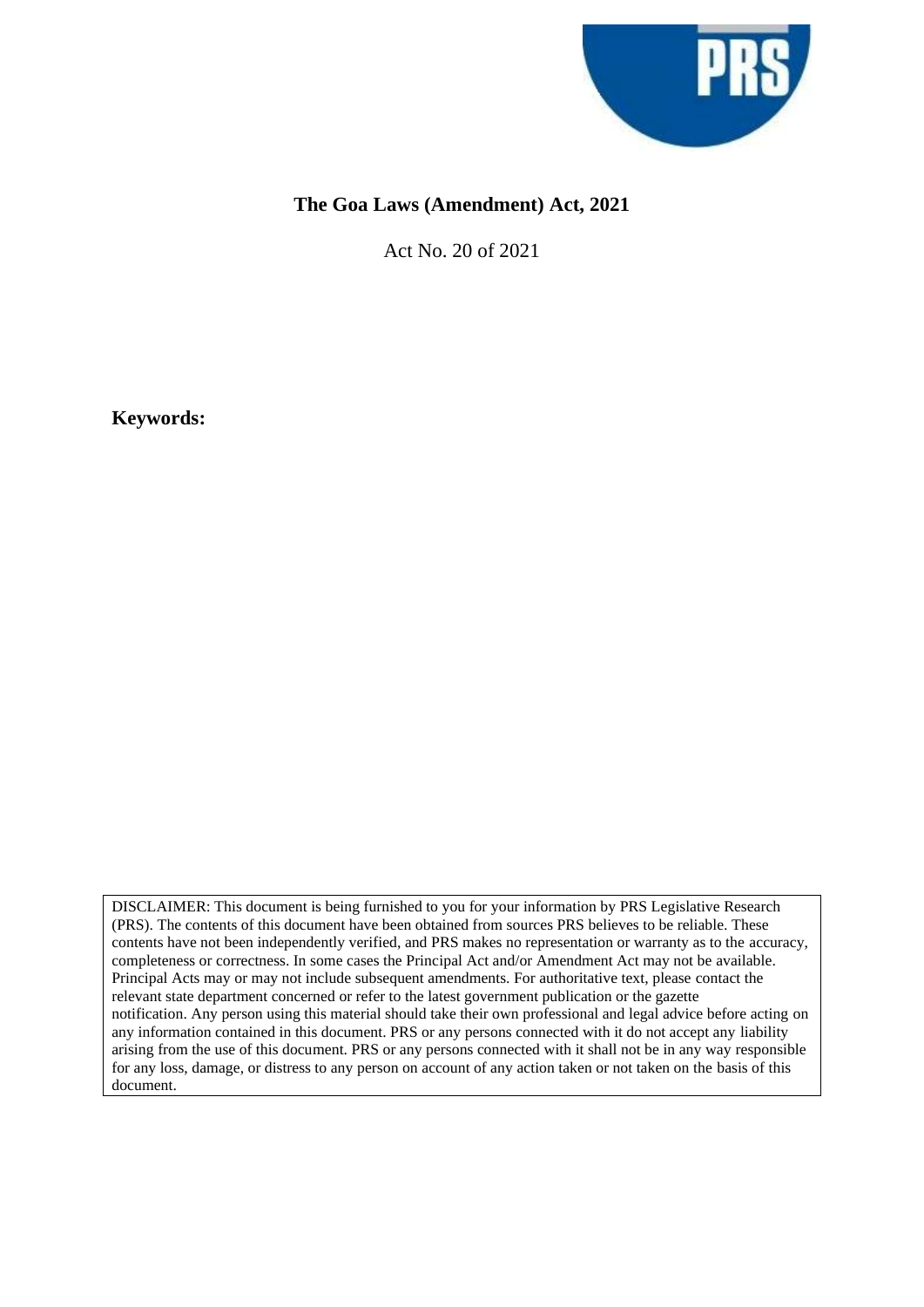### **Notification**

#### 7/18/2021-LA

The Goa Laws (Amendment) Act, 2021 (Goa Act 20 of 2021), which has been passed by the Legislative Assembly of Goa on 29-07-2021 and assented to by the Governor of Goa on 30-08-2021, is hereby published for the general information of the public.

D. S. Raut Dessai, Joint Secretary (Law).

Porvorim, 3rd September, 2021.

The Goa Laws (Amendment) Act, 2021

–––––––––

(Goa Act 20 of 2021)[30-08-2021]

## AN

#### ACT

to amend certain enactments enacted by the Legislative Assembly of Goa, Daman and Diu and rules framed thereunder.

BE it enacted by the Legislative Assembly of Goa in the Seventy-second Year of the Republic of India as follows:—

1. Short title and commencement.— (1) This Act may be called the Goa Laws (Amendment) Act, 2021.

(2) It shall come into force at once.

2. Amendment of certain enactments and rules framed thereunder.— In the enactments specified in the Schedule hereto and the rules framed thereunder, in the short title, the expression ", Daman and Diu" shall be omitted.

| (See section 2) |      |             |                                                                           |  |  |  |  |  |  |
|-----------------|------|-------------|---------------------------------------------------------------------------|--|--|--|--|--|--|
| Sr.<br>No.      | Year | Act.<br>No. | Short Title                                                               |  |  |  |  |  |  |
| 1               | 2.   | З           | 4                                                                         |  |  |  |  |  |  |
|                 | 1964 | 6           | The Goa, Daman and Diu<br>Administration of Evacuee<br>Property Act, 1964 |  |  |  |  |  |  |

| 1   | 2    | 3  | 4                                                                                                            |
|-----|------|----|--------------------------------------------------------------------------------------------------------------|
| 2.  | 1965 | 7  | The Goa, Daman and Diu<br>General Clauses Act, 1965                                                          |
| 3.  | 1965 | 9  | The Goa, Daman and Diu<br>Khadi and Village<br>Industries Board Act, 1965                                    |
| 4.  | 1965 | 13 | The Goa, Daman and Diu<br>Suits Valuation Act, 1965                                                          |
| 5.  | 1965 | 14 | The Goa, Daman and Diu<br>Judicial Officers'<br>Protection Act, 1965                                         |
| 6.  | 1965 | 15 | The Goa, Daman and Diu<br>State Aid to Industries<br>Act, 1965                                               |
| 7.  | 1965 | 16 | The Goa, Daman and Diu<br>Civil Courts Act, 1965                                                             |
| 8.  | 1966 | 4  | The Goa, Daman and Diu<br>(Extension of the Indian<br>Majority) Act, 1965                                    |
| 9.  | 1966 | 9  | The Goa, Daman and Diu<br>Mamlatdar's Court Act,<br>1966                                                     |
| 10. | 1968 | 1  | The Goa, Daman and Diu<br>(Extension of the<br>Provincial Insolvency Act)<br>Act, 1967                       |
| 11. | 1968 | 9  | The Goa, Daman and Diu<br>Weights and Measures<br>(Enforcement) Act, 1968                                    |
| 12. | 1970 | 3  | The Goa, Daman and Diu<br>Dramatic Performance Act,<br>1969                                                  |
| 13. | 1971 | 11 | The Goa, Daman and Diu<br>Protection of Rights of<br>Tenants (Cashewnut and<br>Areanut Gardens) Act,<br>1971 |
| 14. | 1973 | 10 | The Goa, Daman and Diu<br>Barge Tax Act, 1973                                                                |
| 15. | 1973 | 18 | The Goa, Daman and Diu<br>Irrigation Act, 1973                                                               |
| 16. | 1973 | 4  | The Goa, Daman and Diu<br>Prevention of Begging Act,<br>1972                                                 |
| 17. | 1973 | 5  | The Goa, Daman and Diu<br>Livestock Improvement<br>Act, 1972                                                 |